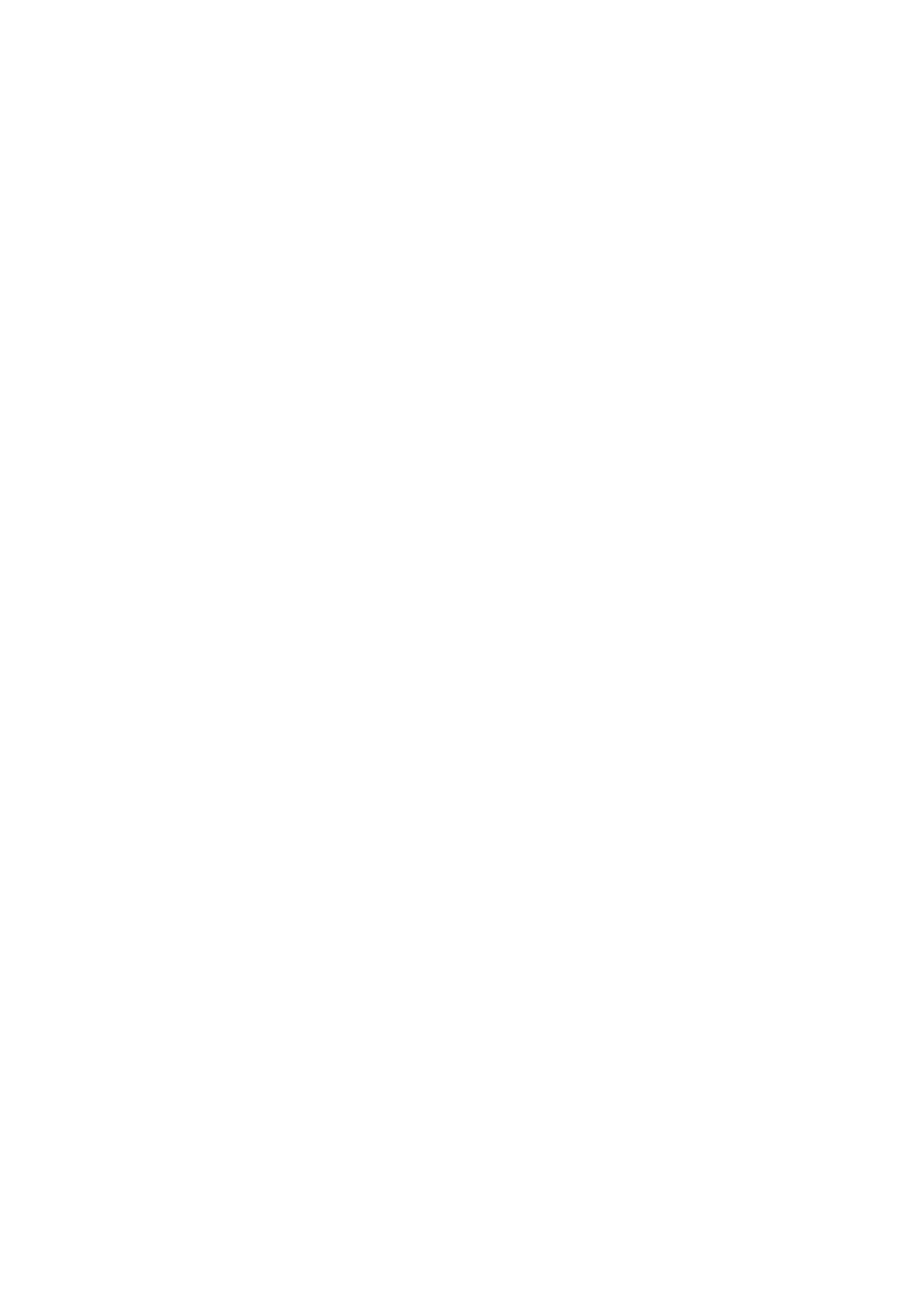# **Introduction**

- **1.** At its 320th Session (March 2014), the Governing Body decided to place the evaluation of the impact of the ILO Declaration on Social Justice for a Fair Globalization on the agenda of the 105th Session (2016) of the Conference. At its 322nd Session (November 2014), the Governing Body provided general guidance on the scope and modalities of the evaluation. It requested the Office to prepare concrete proposals for consideration at its 323rd Session (March 2015), taking into account the views expressed by its members. As agreed at the 322nd Session of the Governing Body, consultations with the Geneva-based tripartite consultative group were held on 10 February 2015.
- **2.** The present document is intended to seek further guidance from the Governing Body on the preparation for the evaluation as a basis for the report to be drafted by the Office and the arrangements to be made in preparation for the Conference discussion in 2016. Based on the guidance provided, a progress report on the preparation for the evaluation could be drafted for consideration by the Governing Body at its 325th Session (November 2015).
- **3.** Section I of the document outlines elements relating to the possible principal focus areas of the Conference evaluation in 2016. Building on the paper submitted to the 322nd Session of the Governing Body, sections II and III outline further proposals regarding the scope and arrangements for the evaluation. Finally, section IV contains proposals regarding the schedule for the preparation leading up to the Conference discussion in 2016.

#### **I. Possible principal focus areas of the evaluation**

- **4.** The framework for the evaluation of the impact of the Social Justice Declaration is established by the Declaration itself, as well as its Annex  $^1$  entitled "Follow-up to the Declaration", and the accompanying resolution<sup>2</sup> adopted by the Conference. Within this framework, constituents may wish to give consideration to the focus areas and expected outcomes of the evaluation. In addition, key considerations taken into account in the adoption of the Social Justice Declaration and its Follow-up should be borne in mind, and particularly the focus on ILO governance and institutional capacity, including the steps taken by both the Organization and its Members to implement the Declaration.
- **5.** The 2016 evaluation will be the first to be undertaken, eight years after the adoption of the Declaration, and will have a significant strategic dimension for the Organization, as the global context has changed profoundly, particularly following the 2008 financial and economic crisis.

<sup>&</sup>lt;sup>1</sup> [http://www.ilo.org/global/about-the-ilo/mission-and-objectives/WCMS\\_099766/lang-](http://www.ilo.org/global/about-the-ilo/mission-and-objectives/WCMS_099766/lang--en/index.htm) [en/index.htm.](http://www.ilo.org/global/about-the-ilo/mission-and-objectives/WCMS_099766/lang--en/index.htm)

<sup>&</sup>lt;sup>2</sup> [http://www.ilo.org/ilc/ILCSessions/97thSession/texts/WCMS\\_098017/lang--en/index.htm.](http://www.ilo.org/ilc/ILCSessions/97thSession/texts/WCMS_098017/lang--en/index.htm)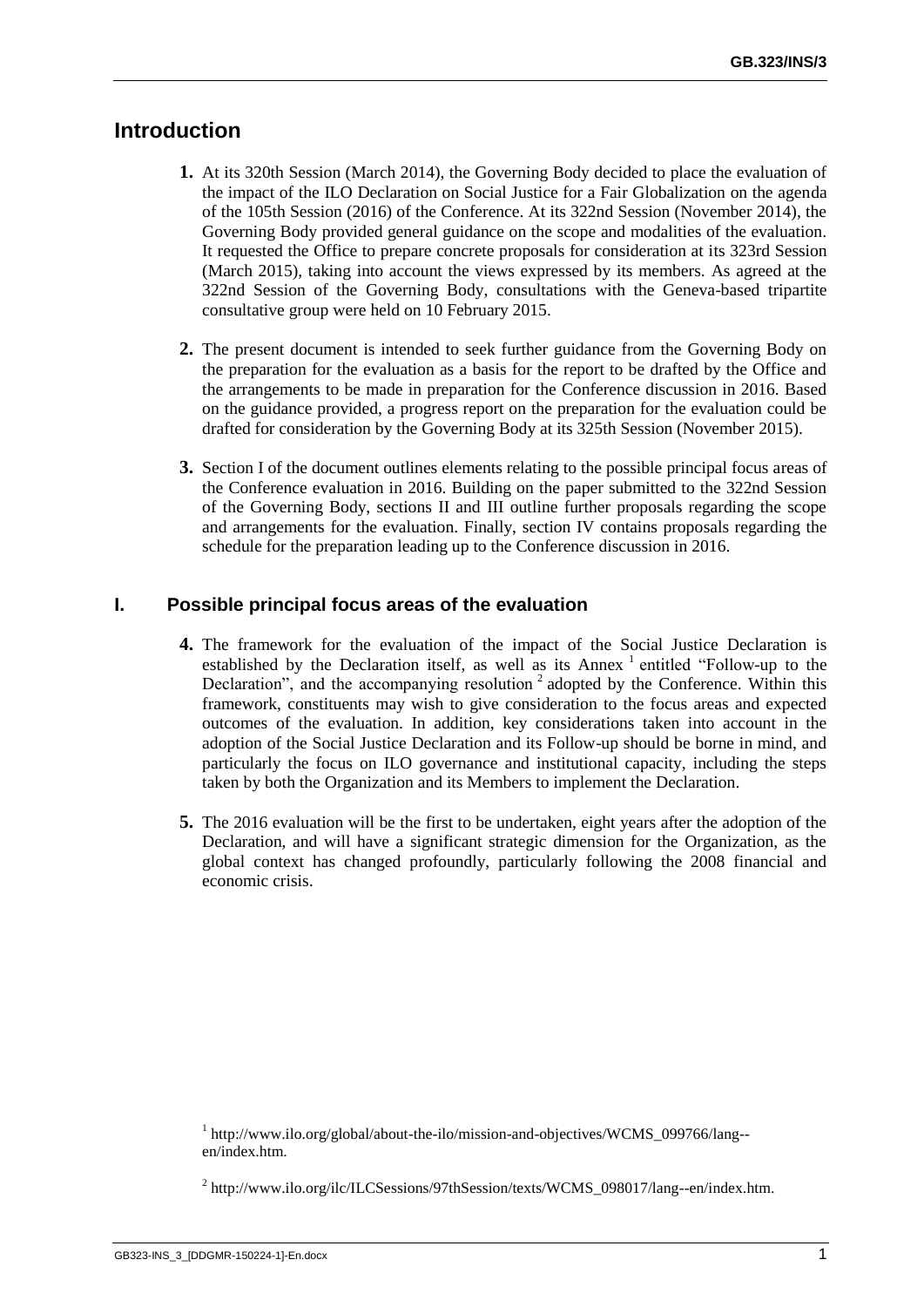- **6.** The evaluation will offer a valuable opportunity to address the main objectives sought at the time of the adoption of the Social Justice Declaration in light of the developments since 2008. <sup>3</sup> One possible broad focus of the Conference discussion could be the determination of action by the Conference to reinforce the impact of the Social Justice Declaration with a view to ensuring that the ILO continues to play a key role "in helping to achieve progress and social justice in a constantly changing environment".<sup>4</sup>
- **7.** This approach could draw upon the linkages between the Social Justice Declaration and activities related to the ILO's centenary, the 2017 recurrent discussion on fundamental principles and rights at work and the post-2015 sustainable development agenda. First, with respect to the ILO centenary, the evaluation of the Declaration could provide a forum to contribute to preparing the Organization for its second century. Conclusions drawn by the Conference from the evaluation could constitute a building block for the preparation and discussions of the 2019 centenary session of the Conference.<sup>5</sup> It should also be recalled that the timing of the evaluation in 2016 was selected to inform the development of the new Strategic Policy Framework 2018–21, which will outline the ILO's strategic orientation beyond its centenary. <sup>6</sup>
- **8.** Second, it should be recalled that the 2016 evaluation will be held prior to the final recurrent discussion of the current seven-year cycle in 2017, which concerns fundamental principles and rights at work. These rights and principles are at the core of the ILO's constitutional mandate and have been recognized as a specific category of rights and principles, not only by the ILO, but also by the international community, with a view to ensuring a fair globalization. The two discussions will be crucial in terms of the ILO's role and its impact in the globalized world, and particularly in ensuring that economic growth and social progress go hand-in-hand through the realization of fundamental principles and rights at work as both rights and enabling conditions that are necessary for the full realization of all the strategic objectives. It would therefore be important to ensure appropriate coordination between these two discussions.
- **9.** Third, the evaluation of the Social Justice Declaration will be held after the adoption by the United Nations General Assembly of the post-2015 sustainable development agenda, in the context of which the promotion of decent work, the reduction of inequality and the linkage between employment and social protection are expected to form part of a comprehensive and universal package of economic, social and environmental goals for 2030. The 2016 evaluation could therefore inform the ILO's contribution to implementing the post-2015 agenda and its engagement within the United Nations system.
- **10.** The 2016 evaluation constitutes a key component of one of the first centenary initiatives to be discussed in detail by the Conference. This provides an opportunity to review past action as a basis for outlining a sense of strategic direction and purpose for the future, both within the ILO and in relation to the ILO's role in the multilateral system.

<sup>6</sup> GB.319/PV, para. 7, GB.320/PV, paras 342, 348 and 655.

 $3$  GB.322/INS/PV/Draft, para. 23.

<sup>&</sup>lt;sup>4</sup> Preamble to the Social Justice Declaration.

 $<sup>5</sup>$  See draft document on the agenda of the Conference submitted for tripartite consultation. See also</sup> GB.322/PV/Draft, paras 8–15.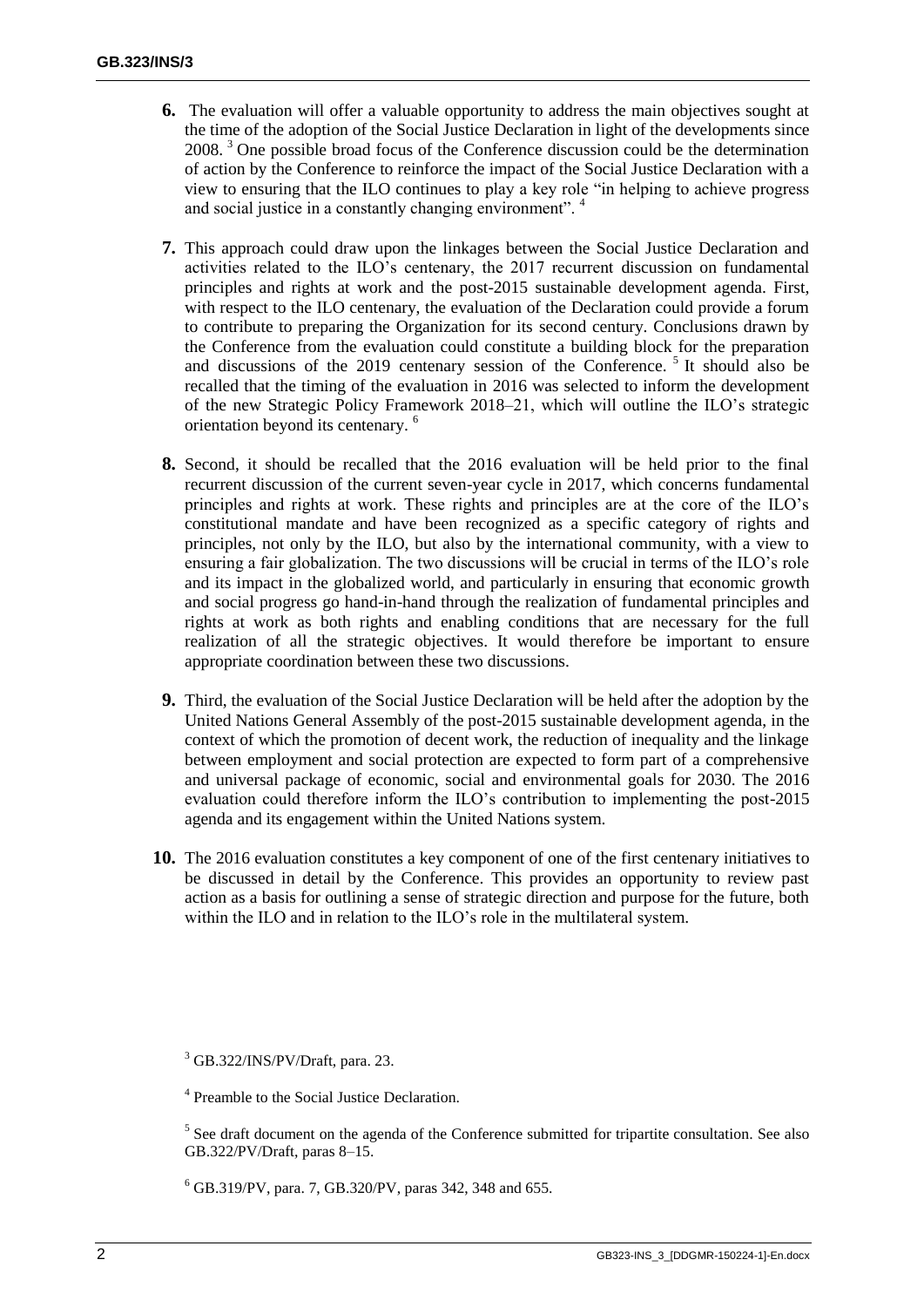#### **II. Scope of the evaluation**

- **11.** The purpose of the evaluation, as set out in Part III(C) of the Social Justice Declaration and Part III of its Follow-up, is to: review the impact of the Declaration, in particular the extent to which it has contributed to promoting, among Members, the aims and purposes of the Organization through the integrated pursuit of the strategic objectives; and draw conclusions regarding the desirability of further evaluations or the opportunity of engaging in any appropriate course of action.
- **12.** Part III(C) of the Social Justice Declaration and Part III(A) and (B) of the Follow-up<sup>7</sup> set out the core elements relating to the scope of the evaluation, both with regard to the substance and the actors concerned. Part III(B) of the Follow-up requires the Office to prepare a report to the Conference for evaluation of the impact of the Declaration containing information on: actions and steps provided by tripartite constituents; steps taken by the Governing Body and the Office; and the possible impact of the Declaration in relation to other interested international organizations. In addition, the steps to be taken by constituents are specified in Part II(B) of the Declaration and those to be taken by the Governing Body and the Office are specified in Part II(A) and Part III(A) of the Declaration, <sup>8</sup> as well as Part II of the Follow-up and the 2008 resolution. <sup>9</sup> Indications are contained in Part II(C) of the Declaration on the possible implementation of its integrated approach by other interested international organizations and on the ILO's role in the multilateral system. These core elements will therefore be covered in the evaluation.
- **13.** The 2008 resolution and the implementation plan adopted by the Governing Body at its 304th Session (March 2009) provide further indications on the action to be taken for the implementation of the Declaration. The resolution emphasizes three elements: capacity and governance issues; recurring items on the agenda of the Conference; and partnerships. The implementation plan <sup>10</sup> sets out a roadmap for the implementation of the Declaration and identifies points on which actions would be taken. The roadmap focuses on a wide range of areas including: the Strategic Policy Framework 2010–15; a scheme for ILC recurrent discussions; working methods of the Governing Body and functioning of the Conference; knowledge development and sharing. With respect to the possible impact of the Declaration in relation to other interested international organizations, Resolution 63/199 adopted by the United Nations General Assembly on the Social Justice Declaration in December 2008<sup>11</sup> would provide appropriate guidance on the scope in relation to UN funds, programmes and specialized agencies, as well as other actions of financial institutions.
- **14.** In this context, the comments made during the 320th and 322nd Sessions of the Governing Body offer broad guidance on the scope and approach to be followed. With regard to scope, members of the Governing Body placed emphasis on reviewing both the action that

<sup>7</sup> [http://www.ilo.org/global/about-the-ilo/mission-and-objectives/WCMS\\_099766/lang-](http://www.ilo.org/global/about-the-ilo/mission-and-objectives/WCMS_099766/lang--en/index.htm) [en/index.htm.](http://www.ilo.org/global/about-the-ilo/mission-and-objectives/WCMS_099766/lang--en/index.htm)

<sup>8</sup> [http://www.ilo.org/global/about-the-ilo/mission-and-objectives/WCMS\\_099766/lang-](http://www.ilo.org/global/about-the-ilo/mission-and-objectives/WCMS_099766/lang--en/index.htm) [en/index.htm](http://www.ilo.org/global/about-the-ilo/mission-and-objectives/WCMS_099766/lang--en/index.htm) .

<sup>9</sup> [http://www.ilo.org/ilc/ILCSessions/97thSession/texts/WCMS\\_098017/lang--en/index.htm.](http://www.ilo.org/ilc/ILCSessions/97thSession/texts/WCMS_098017/lang--en/index.htm)

 $^{10}$  http://www.ilo.org/gb/GBSessions/WCMS 103418/lang--en/index.htm.

<sup>11</sup> [http://www.un.org/en/events/socialjusticeday/documents.shtml.](http://www.un.org/en/events/socialjusticeday/documents.shtml)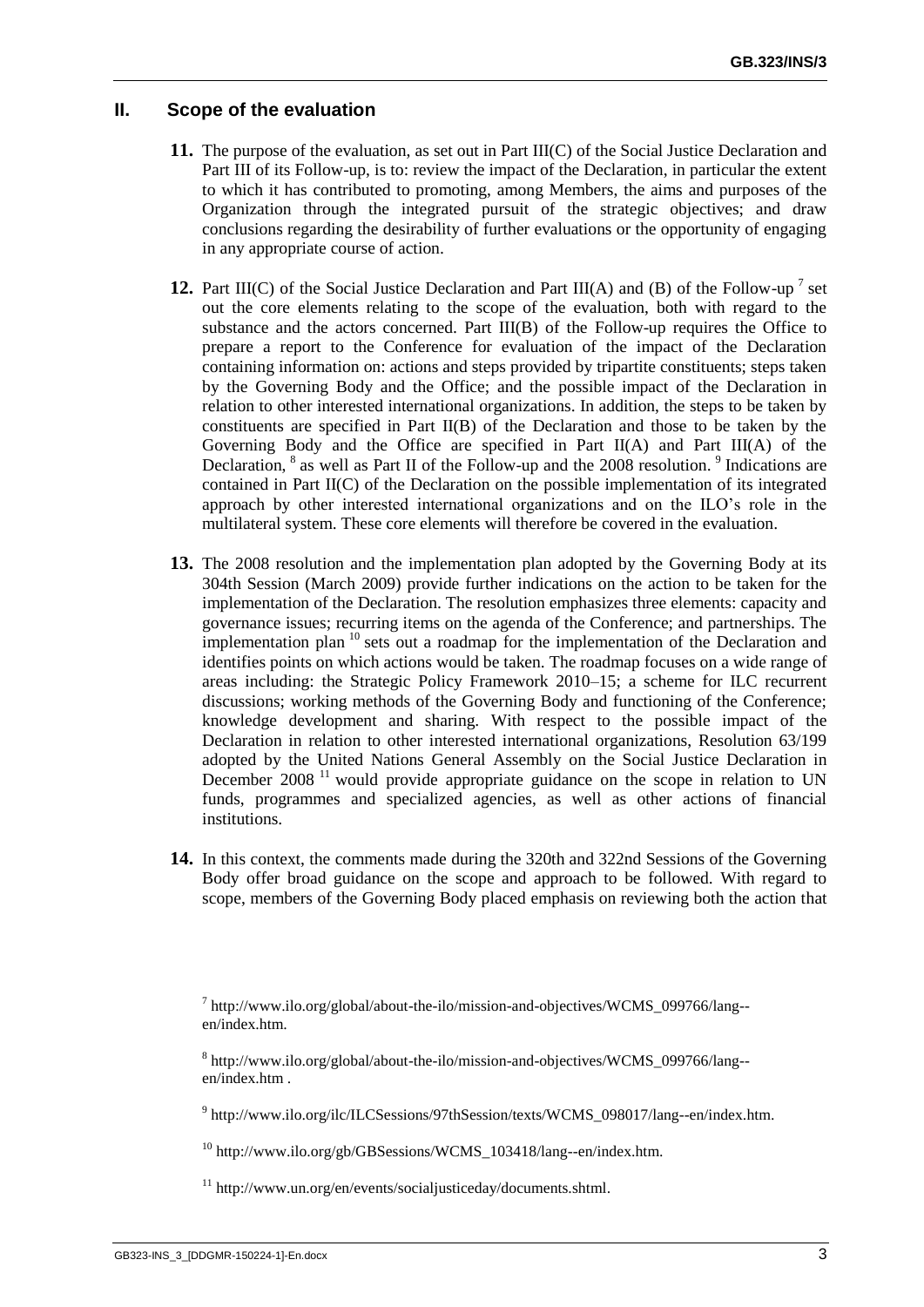had and had not been taken. <sup>12</sup> Among the issues to be considered, members of the Governing Body indicated that the review should include the extent to which the recurrent discussions had fulfilled their intended purpose to: (i) better understand the diverse realities and needs of its members and respond more effectively to them; and (ii) assess the results of the ILO's activities with a view to informing programme, budget and other governance decisions. The review could therefore include the nature, modalities and cycle of the recurrent discussions, including the preparation for and conduct of the Conference recurrent discussions, and the implementation of their outcomes. In addition, reference was made to the arrangements for the review of the recurrent discussion model, and particularly whether the review should be carried out as a separate exercise to enable the Governing Body to take an early decision on the next cycle of recurrent discussions, as the current cycle ends in 2017. <sup>13</sup> The possibility was also raised of deciding on a new four-year cycle of recurrent discussions. 14

- **15.** With regard to the approach to be adopted, it was suggested that the informal tripartite consultations should begin by reviewing the implementation plan so that constituents could be apprised of what had been implemented. <sup>15</sup> It was suggested that the Office's Evaluation Office should play a role. <sup>16</sup> Views were expressed on the nature of the review of the recurrent discussions, emphasizing that it should be addressed as a technical matter rather than a political issue.  $^{17}$  Support was expressed for keeping the format of General Surveys as regards to their coordination with recurrent discussions.
- **16.** The Governing Body may therefore wish to give consideration to the following questions, bearing in mind the principal focus areas of the 2016 evaluation that may be identified by the Governing Body. The views provided will help the Office to design the questionnaire to be sent to constituents.
	- In light of the provisions of the Social Justice Declaration, and particularly Part I, Part  $II(A)$  and  $IC$ ), and the Follow-up especially Part I, <sup>18</sup> what progress has been made, and in particular what action that has or has not been taken by the Office and the Governing Body for the implementation of the Declaration should be considered as a priority in the evaluation?
	- Having regard in particular to Parts I and II(B) of the Social Justice Declaration, what action has been taken by tripartite constituents in light of the Declaration, and what difficulties or challenges should be given priority consideration?
	- What are the elements that should be included in the review of the possible impact of the Social Justice Declaration in relation to other international organizations, as well as the ILO's role in this regard?

<sup>12</sup> GB.320/PV, para. 343; GB.322/INS/PV/Draft, paras 19, 20, 22 and 23.

 $17$  GB.320/PV, para. 343; GB.322/INS/PV/Draft, paras 19–20.

 $^{18}$  [http://www.ilo.org/global/about-the-ilo/mission-and-objectives/WCMS\\_099766/lang-](http://www.ilo.org/global/about-the-ilo/mission-and-objectives/WCMS_099766/lang--en/index.htm) [en/index.htm.](http://www.ilo.org/global/about-the-ilo/mission-and-objectives/WCMS_099766/lang--en/index.htm)

<sup>13</sup> GB.320/PV, para. 343.

 $^{14}$  GB.320/PV, paras 343, 344 and 349; GB.322/INS/PV/Draft, paras 20 and 23.

<sup>15</sup> GB.322/INS/PV/Draft, paras 19, 20 and 24.

<sup>16</sup> GB.322/INS/PV/Draft, para. 19.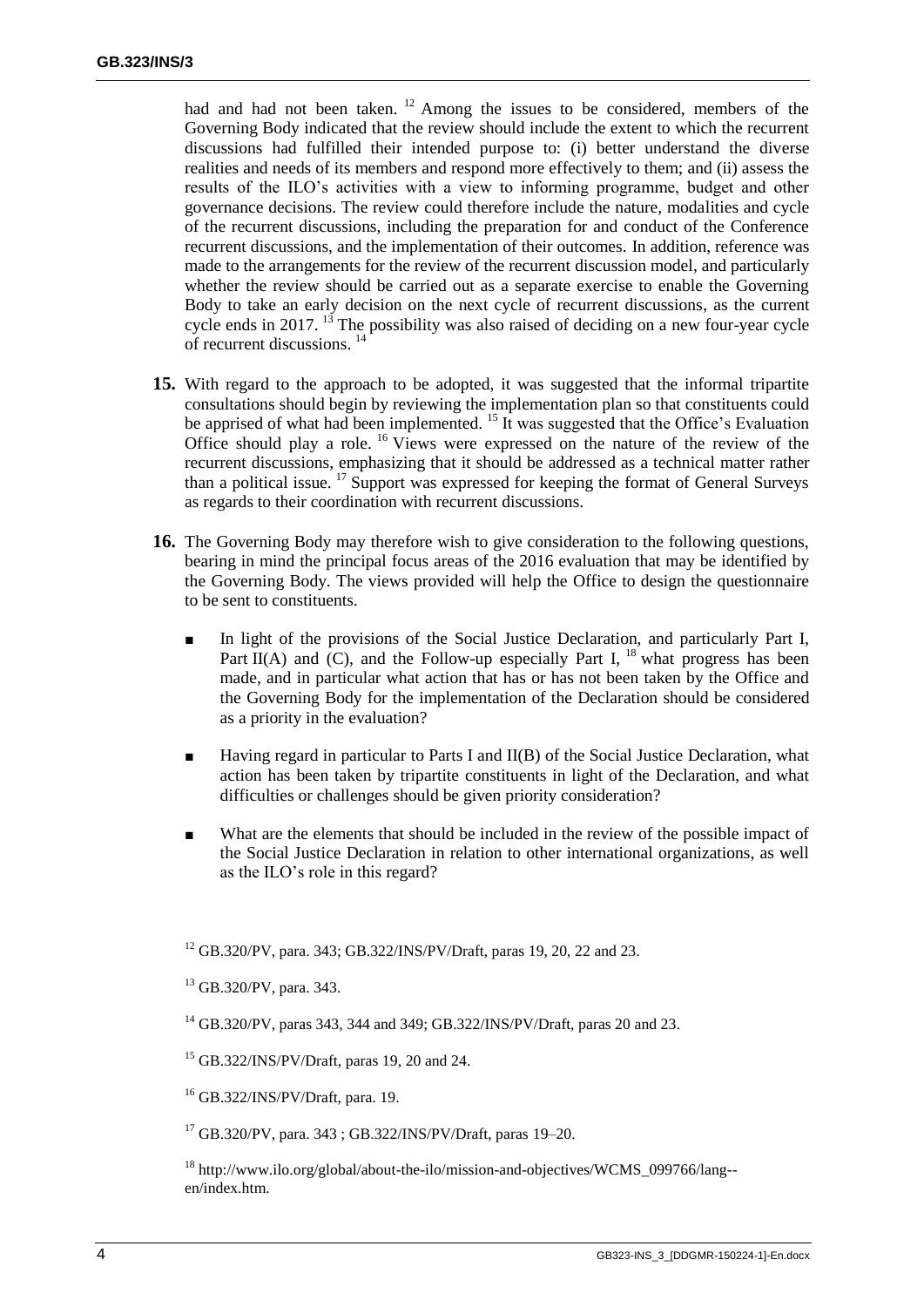Should the review of the model of the recurrent discussions be undertaken separately from the evaluation of the other action taken? As the first cycle of recurrent discussions will end in 2017, should a decision on the next cycle of recurrent discussions be taken prior to the 2016 evaluation, possibly at the 325th Session (November 2015) of the Governing Body? Or alternatively, should the Governing Body take an ad hoc decision at its 325th Session in November 2015 concerning the strategic objective to be examined by the recurrent discussion in 2018?  $19$ 

#### **III. Arrangements for the evaluation**

**17.** From the comments made at the 322nd Session of the Governing Body, it would appear that constituents wish to further examine the question of the arrangements to be made for the evaluation. <sup>20</sup> The related issues are therefore resubmitted for consideration, duly expanded in light of the comments made by the members of the Governing Body and during the informal consultations.

#### *Questionnaire to seek information*

- **18.** At the 322nd Session of the Governing Body, support was expressed for the sending of a questionnaire to member States. It was emphasized that the questionnaire would be succinct and one-off, designed to obtain information otherwise unavailable to the Office and not creating any additional reporting burden. Replies should be prepared with full tripartite involvement.
- 19. Part II(B) of the Declaration<sup>21</sup> lists steps for member States to consider in order to contribute to the realization of a global and integrated strategy for the implementation of the strategic objectives. In this light, the Office is determining the elements on which it lacks information and which would be relevant to the review. It has been suggested that the questionnaire should focus on requesting information on policy coordination and coherence as called for by the Declaration, particularly across the relevant ministries. Alongside the action taken, it may also be useful to invite Members to indicate the difficulties or challenges encountered in the implementation of the Declaration. The ILO's field offices will play an important role in receiving information from constituents in response to the questionnaire. With respect to the involvement of social partners in preparing replies to the questionnaire, the approach followed in questionnaires sent out in preparation for the discussion by the Conference of standard-setting items could be followed, as appropriate, and governments could be invited to consult the most representatives employers' and workers' organizations before finalizing their replies. Copies of the questionnaires sent out to governments could also be sent to employers' and workers' organizations.

 $19$  In this regard, it should be borne in mind that at its 322nd Session (November 2014) the Governing Body decided that the General Survey to be prepared by the Committee of Experts on the Application of Conventions and Recommendations in 2016 and discussed by the Conference Committee on the Application of Standards (CAS) in 2017 will cover certain instruments relating to occupational safety and health. This General Survey and the related discussion by the CAS could potentially feed into a recurrent discussion in 2018.

 $^{20}$  GB.322/INS/3, para. 15; GB.322/INS/PV/Draft, paras 19–20.

<sup>&</sup>lt;sup>21</sup> [http://www.ilo.org/global/about-the-ilo/mission-and-objectives/WCMS\\_099766/lang-](http://www.ilo.org/global/about-the-ilo/mission-and-objectives/WCMS_099766/lang--en/index.htm) [en/index.htm.](http://www.ilo.org/global/about-the-ilo/mission-and-objectives/WCMS_099766/lang--en/index.htm)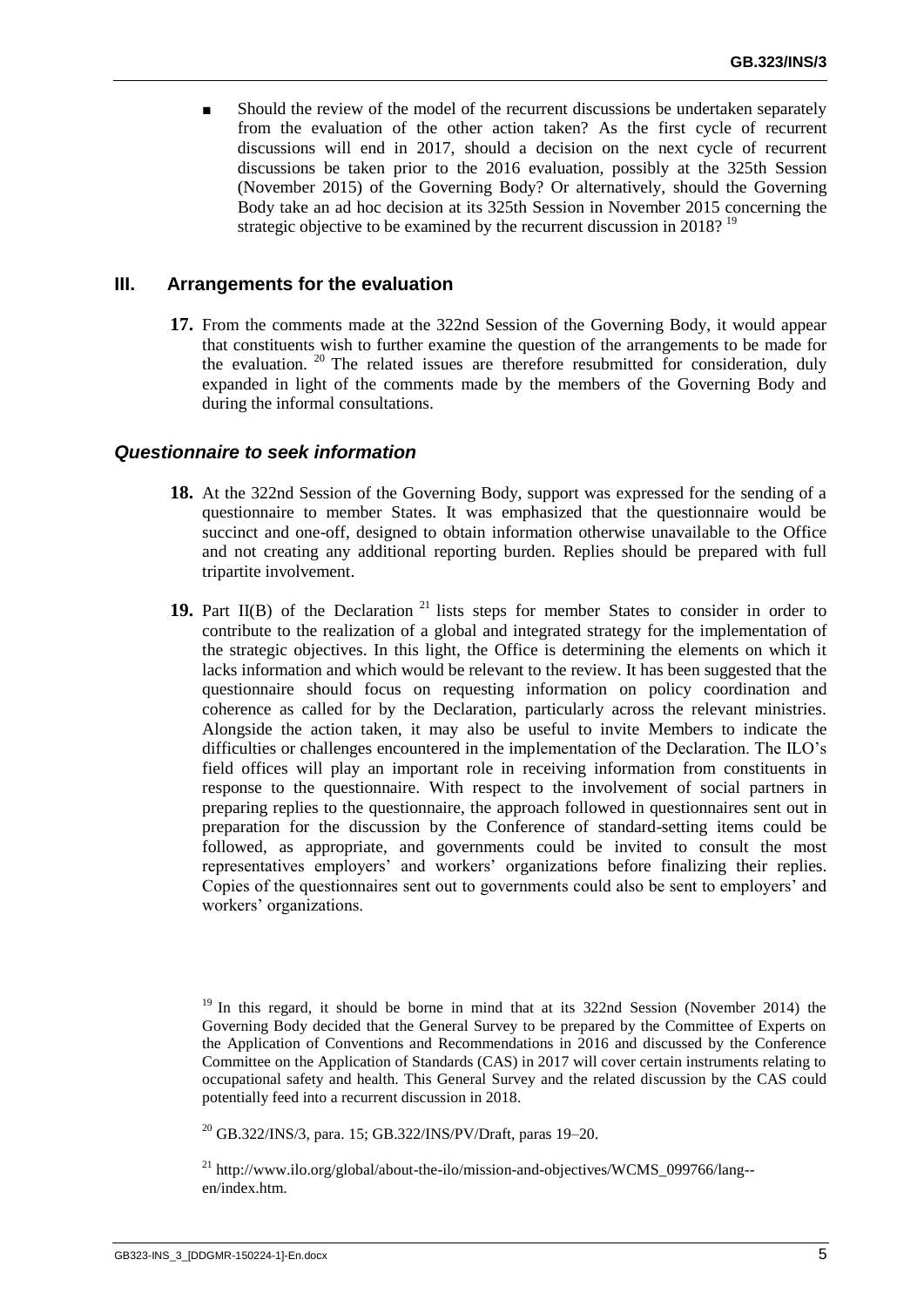## *Participation of interested multilateral organizations in the evaluation*

- **20.** Under Part III(C) of the Follow-up to the Declaration, a distinction should be made between the participation by interested multilateral organizations in the evaluation and in the Conference discussion.
- **21.** Members of the Governing Body have agreed that the ILO should move forward in making arrangements for the participation of interested multilateral organizations in the evaluation, with the understanding that their contributions should remain within the scope defined by the Declaration. With respect to the identification of the organizations concerned, reference was made to the international financial institutions, United Nations agencies, the World Trade Organization (WTO) and regional institutions. As these organizations may eventually participate in the Conference discussion in 2016, the list of international organizations regularly invited to ILO meetings could provide a basis for selection.
- **22.** There also seems to be general agreement that the ILO should request information from other interested multilateral organizations. How resolution 63/99 referred to above has been implemented by the UN specialized agencies, programmes and funds could be among the information requested. The approach to gathering information from multilateral organizations beyond the UN system and organizations belonging to the UN family could take the form of a questionnaire or other types of consultation, as appropriate.
- **23.** With regard to participation in the Conference discussion, it has been suggested that in addition to their established opportunities to participate, these organizations could be invited to participate in an interactive panel discussion in the Conference Committee considering the evaluation. Having regard to the specific role of these organizations in the evaluation, other modalities could be envisaged in due course.

## *Modalities for Conference discussion*

- **24.** At the 322nd Session, it was indicated that consideration could be given during the consultations to the participation in the 2016 Conference discussion of non-State entities and economic actors. Consideration could also be given to inviting relevant ministries, in addition to the ministries responsible for labour matters, to participate in the Conference discussion with a view to promoting policy coherence, as called for by the Declaration.
- **25.** Although the specific modalities of the Conference discussion could be considered at a later stage, it would be useful to give preliminary consideration to three matters. First, the possible attendance and participation of "other interested entities" in the Conference discussion  $^{22}$  should be discussed by the Governing Body, including the identification of these entities in light of the Declaration, and in particular Part  $II(A)(v)$  referring to the development of new partnerships with other entities and economic actors, as well as the objectives and format of their participation in the Conference discussion.
- **26.** Second, the participation of representatives of relevant ministries alongside those responsible for labour matters could also be examined at an early stage. The Governing Body could consider encouraging governments to invite, to the extent possible, representatives from relevant ministries to participate in the Conference discussion. If the relevant ministries are identified at an early stage, this could also help in the preparation of the evaluation by fostering, for example, effective inter-ministerial consultations in the preparation of questionnaire responses.

<sup>&</sup>lt;sup>22</sup> Part III(C) of the Follow-up to the Declaration.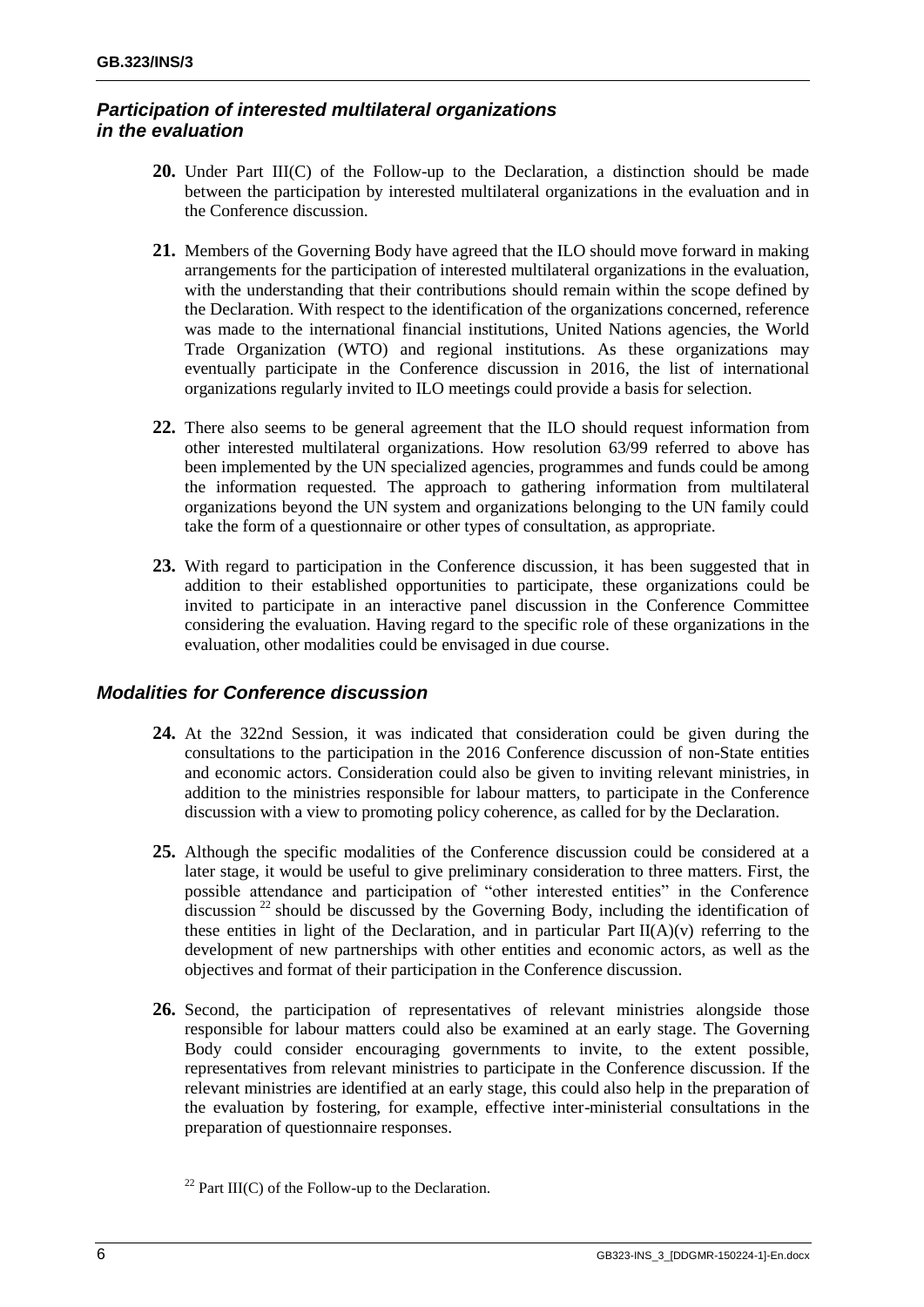**27.** Third, with reference to the participation of other interested multilateral organizations, it has been suggested that an interactive panel discussion could be held. It would be helpful to have early guidance from constituents on how such discussions could be organized and what other arrangements should be envisaged for the participation of other interested multilateral organizations in the evaluation.

### *Arrangements for consultations and preparation of the report*

- **28.** Bearing in mind the emphasis placed on tripartite involvement in the preparation of the evaluation, constituents are invited to consider this issue closely and to provide their views. For example, to ensure the adequate level of awareness and expertise, each group could designate key persons with whom the Office could be in regular contact.
- **29.** The Office has established a task team of representatives from all relevant departments/bureaux and field offices. Headed by the Deputy Director-General for Management and Reform, the team will keep in regular contact with constituents and, in coordination with the Deputy Director-General for Policy, be responsible for preparing the report to be submitted to the Conference. Informal consultations with the Geneva-based Tripartite Consultative Group would be held as and when necessary for the purpose of the preparation of the evaluation. In addition, arrangements would be made, both at headquarters and in field offices, to involve other actors, such as representatives of other international organizations, representative employers' and workers' organizations, or other interested economic actors.

#### **IV. Schedule: Possible elements**

- **30.** The proposed schedule originally submitted to the 322nd Session of the Governing Body has been updated and further developed as follows:
	- March 2015 (323rd Session of the Governing Body): Further guidance provided by the Governing Body concerning the possible focus, scope and arrangements for the evaluation.
	- April 2015 (one full day): Informal tripartite consultations on preparation for the evaluation in light of the interventions at the 323rd Session (March 2015) of the Governing Body, including on the questionnaires/communications.
	- April 2015: Questionnaires/communications developed and sent out.
	- Early September 2015: Responses to the questionnaire received.
	- September 2015: Informal tripartite consultations on the outline of the Office report and on other matters relating to the preparation of the Conference discussion, including the modalities of the discussion.
	- November 2015: Progress report to the 325th Session of the Governing Body on preparations, if necessary, and a proposed discussion of the next cycle of recurrent discussions.
	- March 2016: Publication of the Office report to the Conference.
	- April–May 2016 (one full day): Informal tripartite consultations to prepare the Conference discussion.